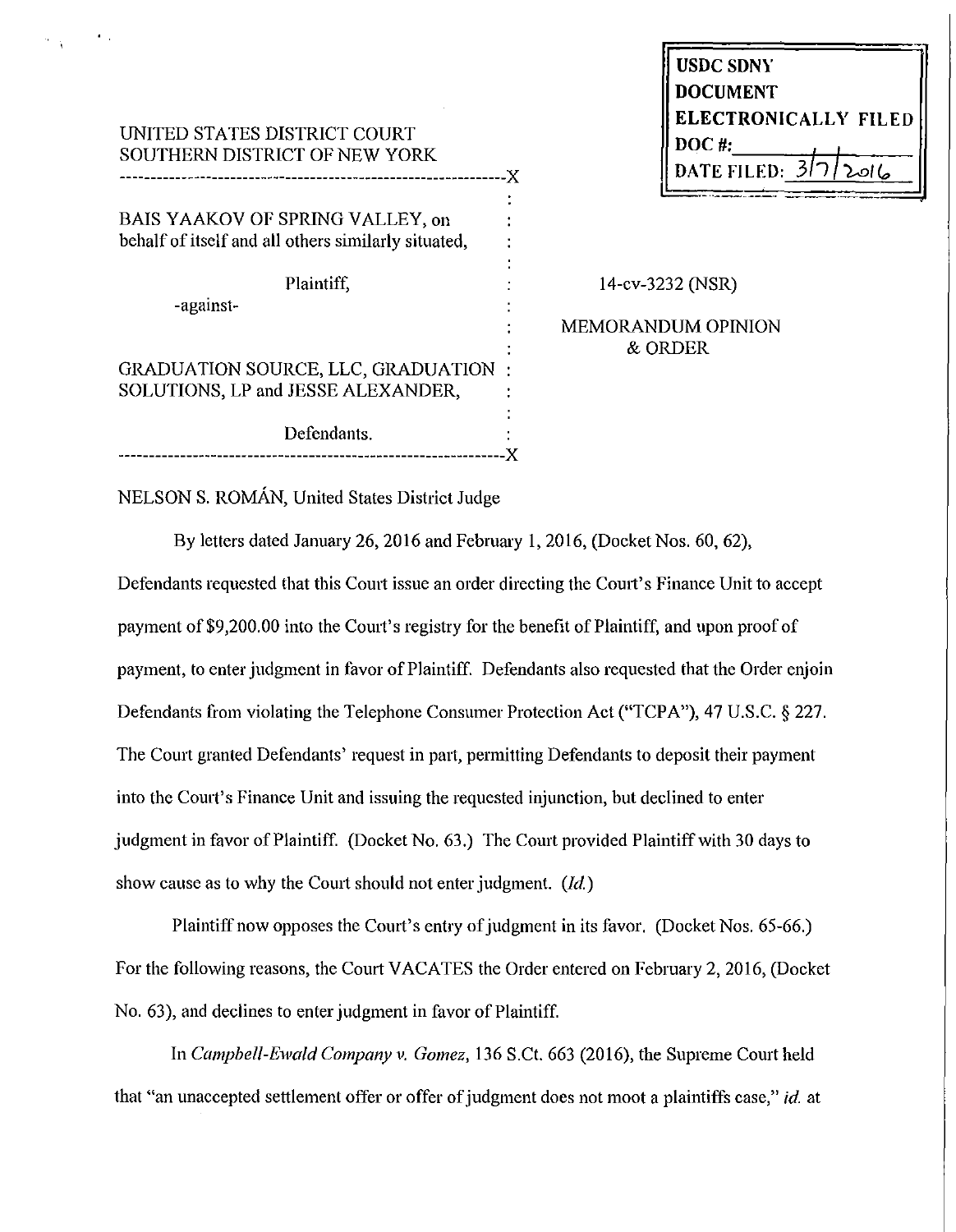672, but left open the question of whether "the result would be different if a defendant deposits the full amount of the plaintiffs individual claim in an account payable to the plaintiff, and the court then enters judgment for the plaintiff in that amount." *Id.* The Court made clear, however, that "a would-be class representative with a live claim of her own *must* be accorded a fair opp01tunity to show that certification is warranted." *Id.* (emphasis added).

Although Defendants sought to avail themselves of the hypothetical proposed in *Campbell-Ewald* by depositing the full amount of statutory damages into the Court's Finance Unit and assenting to the injunctive relief requested by Plaintiff in its Complaint, Plaintiff's individual claims remain live – this Court has not entered judgment in favor of Plaintiff and has not, by "express, written order" released the funds to Plaintiff. *(See* Docket No. 63.) *See also*  Fed. R. Civ. P. 67 ("Money paid into comt under this rule must be deposited and withdrawn in accordance with 28 U.S.C. §§2041 and 2042 and any like statute."); 28 U.S.C. § 2042 ("No money deposited under section 2041 of this title shall be withdrawn except by order of court.")

With a live claim remaining, this Court is bound by *Campbell-Ewald* to afford Plaintiff a fair opportunity to show that class certification is warranted.<sup>1</sup> Nevertheless, to the extent that Plaintiff's Complaint survives Defendants' pending motion to dismiss, (Docket No. 32), and after discovery Plaintiff fails to certify a class, Defendants may renew their request to issue judgment in favor of Plaintiff based upon a complete offer of relief.

Accordingly, the Comt VACATES the Order at ECF No. 63 and respectfully directs the Clerk to terminate the motion at ECF No. 65.

<sup>&</sup>lt;sup>1</sup> The Court's previous denial of Plaintiff's motion for class certification was made "without prejudice to renewal after sufficient discovery has occurred," and thus did not provide PlaintifTwith a "fair opportunity" to show that certification is warranted.